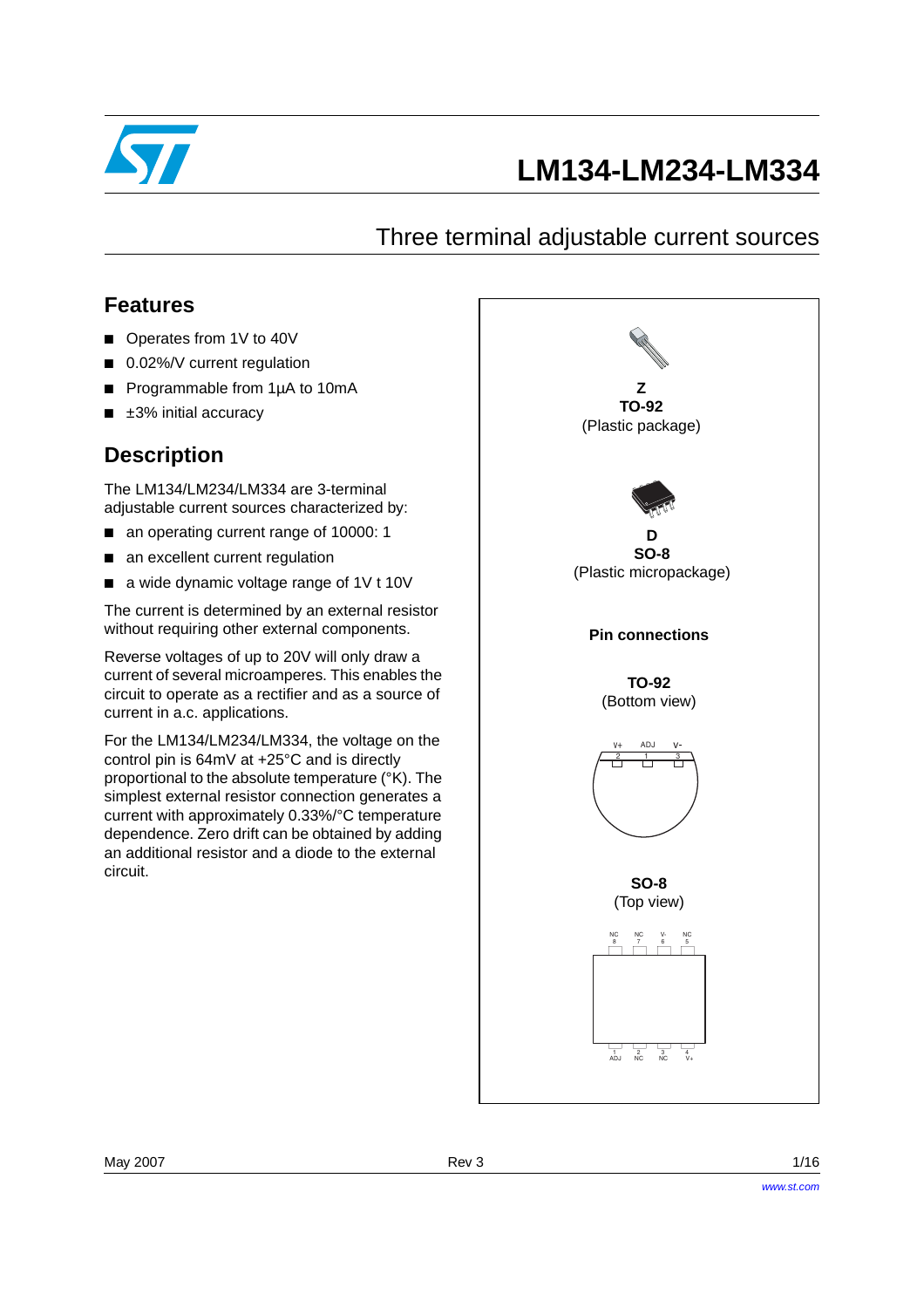# **1 Schematic diagram**





# **2 Absolute maximum ratings**

| Symbol                       | <b>Parameter</b>                       | LM134                                            | LM234 | LM334    | Unit |
|------------------------------|----------------------------------------|--------------------------------------------------|-------|----------|------|
|                              | Voltage V+ to V-<br>Forward<br>Reverse | 40<br>20                                         |       | 30<br>20 | V    |
| V <sub>ADJ</sub> -           | ADJ pin to V voltage                   | 5                                                |       |          | v    |
| <sup>I</sup> set             | Set current                            | 10                                               |       |          | mA   |
| $P_{\text{tot}}$             | Power dissipation                      | 400                                              |       |          | mW   |
| $T_{\text{stg}}$             | Storage temperature range              | $-65$ to $+150$                                  |       |          | °C   |
| $\mathsf{T}_{\mathsf{oper}}$ | Operating free-air temperature range   | $-55$ to $+125$<br>$-25$ to $+100$<br>0 to $+70$ |       |          | °C   |

Table 1. **Absolute maximum ratings** 

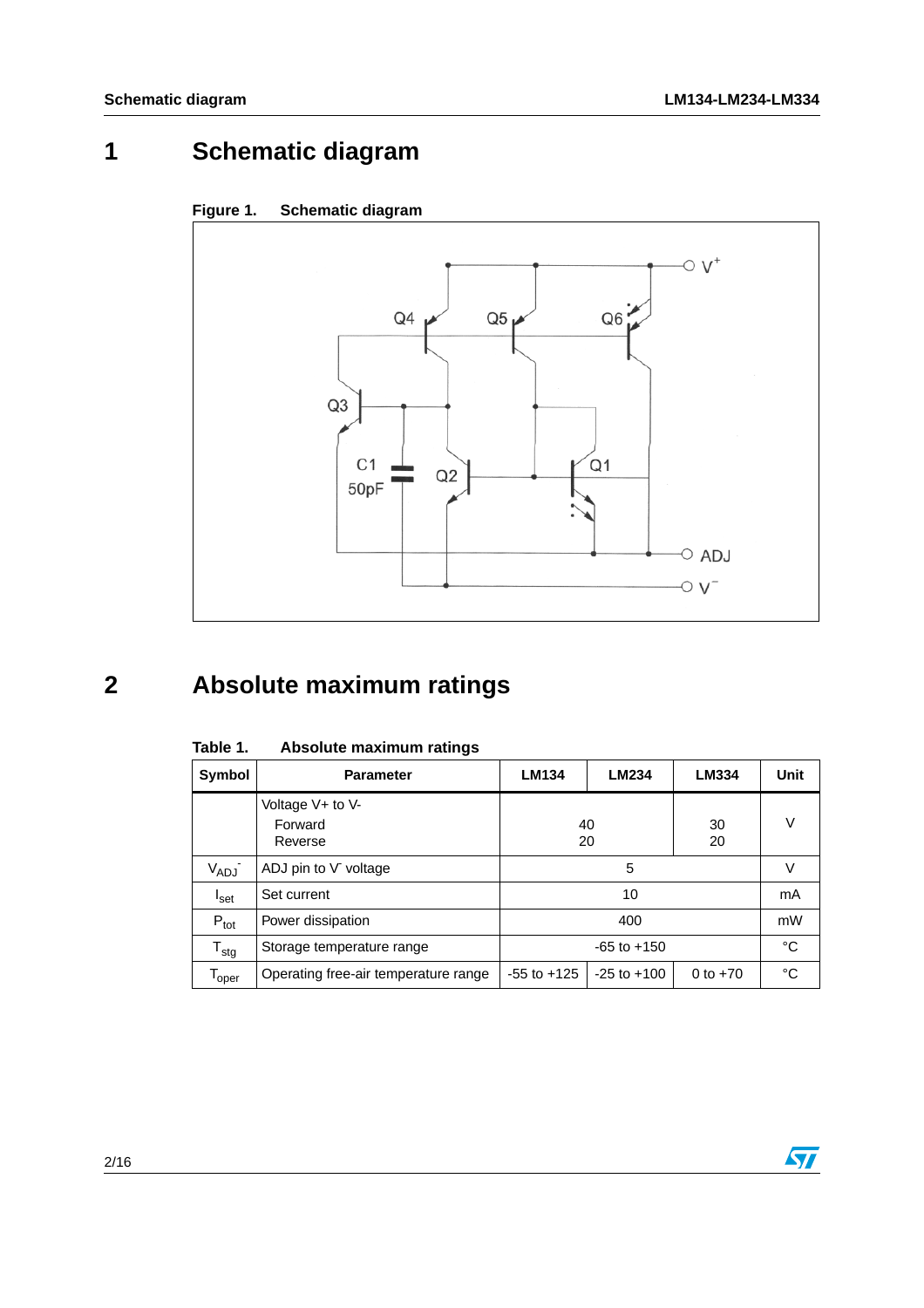## **3 Electrical characteristics**

 $T_j$  = +25°C with pulse testing so that junction temperature does not change during testing (unless otherwise specified)

**Table 2. Electrical characteristics**

| <b>Parameter</b>                                                                                                                                                                                                                                    |       | LM134 - LM234                |              |       | LM334                        |              |             |
|-----------------------------------------------------------------------------------------------------------------------------------------------------------------------------------------------------------------------------------------------------|-------|------------------------------|--------------|-------|------------------------------|--------------|-------------|
|                                                                                                                                                                                                                                                     | Min.  | Typ.                         | Max.         | Min.  | Typ.                         | Max.         | <b>Unit</b> |
| Set current error $(V^+ = +2.5V)$ - <sup>(1)</sup><br>$10\mu A \leq I_{\text{set}} \leq 1 \text{mA}$<br>$1mA \leq l_{\text{set}} \leq 5mA$<br>$2\mu A \leq I_{\text{set}} \leq 10\mu A$                                                             |       |                              | 3<br>5<br>8  |       |                              | 6<br>8<br>12 | %           |
| Ratio of set current to V current<br>$10\mu A \leq I_{\text{set}} \leq 1 \text{mA}$<br>$1mA \leq I_{set} \leq 5mA$<br>$2\mu A \leq I_{set} \leq 10\mu A$                                                                                            | 14    | 18<br>14<br>14               | 23           | 14    | 18<br>14<br>14               | 26           |             |
| Minimum operating voltage<br>$2\mu A \leq I_{\text{set}} \leq 100\mu A$<br>$100\mu A \leq I_{\text{set}} \leq 1 \text{mA}$<br>$1mA \leq I_{\text{set}} \leq 5mA$                                                                                    |       | 0.8<br>0.9<br>1              |              |       | 0.8<br>0.9<br>1              |              | $\vee$      |
| Average change in set current with input voltage<br>$2\mu A \leq I_{\text{set}} \leq 1 \text{mA}$<br>$+1.5V < V^+ < +5V$<br>$+5V < V^+ < +40V$<br>$1mA \leq l_{set} \leq 5mA$<br>+1.5V $\leq$ V <sup>+</sup> $\leq$ +5V<br>$+5V \leq V^+ \leq +40V$ |       | 0.02<br>0.01<br>0.03<br>0.02 | 0.05<br>0.03 |       | 0.02<br>0.01<br>0.03<br>0.02 | 0.1<br>0.05  | % / V       |
| Temperature dependence of set current - $(2)$<br>$25\mu A \leq I_{\text{set}} \leq 1 \text{mA}$                                                                                                                                                     | 0.96T | T                            | $1.04$ T     | 0.96T | T                            | $1.04$ T     |             |
| Effective shunt capacitance                                                                                                                                                                                                                         |       | 15                           |              |       | 15                           |              | рF          |

1. The set current is the current flowing into the V+ pin. It is determined by the following formula:

 $I_{\text{set}}$  = 67.7mV/R<sub>set</sub> (T<sub>j</sub> = +25°C)

The set current error is expressed as a percent deviation from this amount.

2.  $I_{\text{set}}$  is directly proportional to absolute temperature (°K).  $I_{\text{set}}$  at any temperature can be calculated from

 $I_{\text{set}} = I_{\text{o}} (T/T_{\text{o}})$ where  $I_0$  is  $I_{\text{set}}$  measured at To (°K).

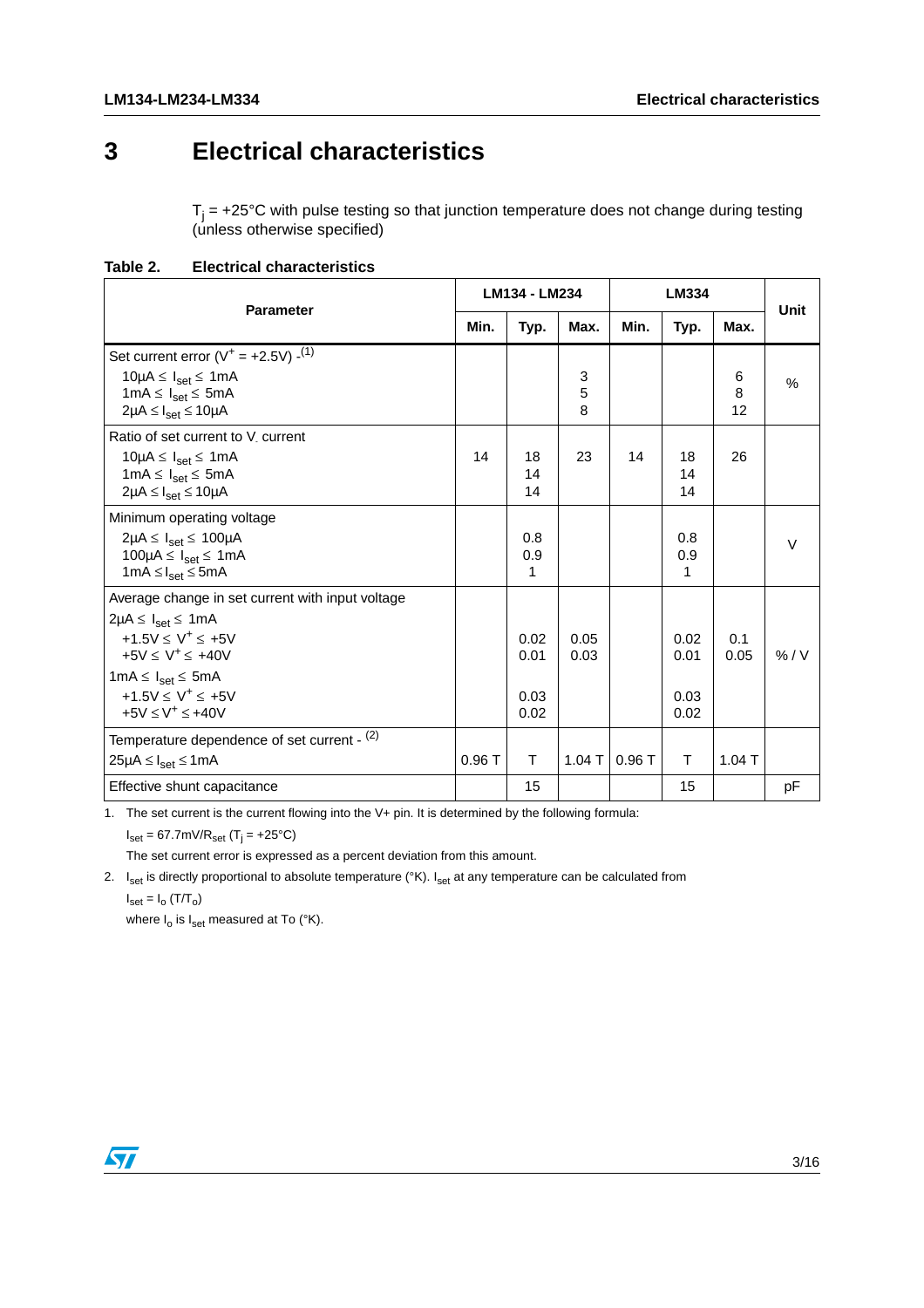#### **Output impedance** Figure 2. Output impedance **Figure 3. Maximum slew rate for linear**







<span id="page-3-0"></span>

<span id="page-3-1"></span>

### **Figure 6. Voltage across Rset Figure 7. Current noise**

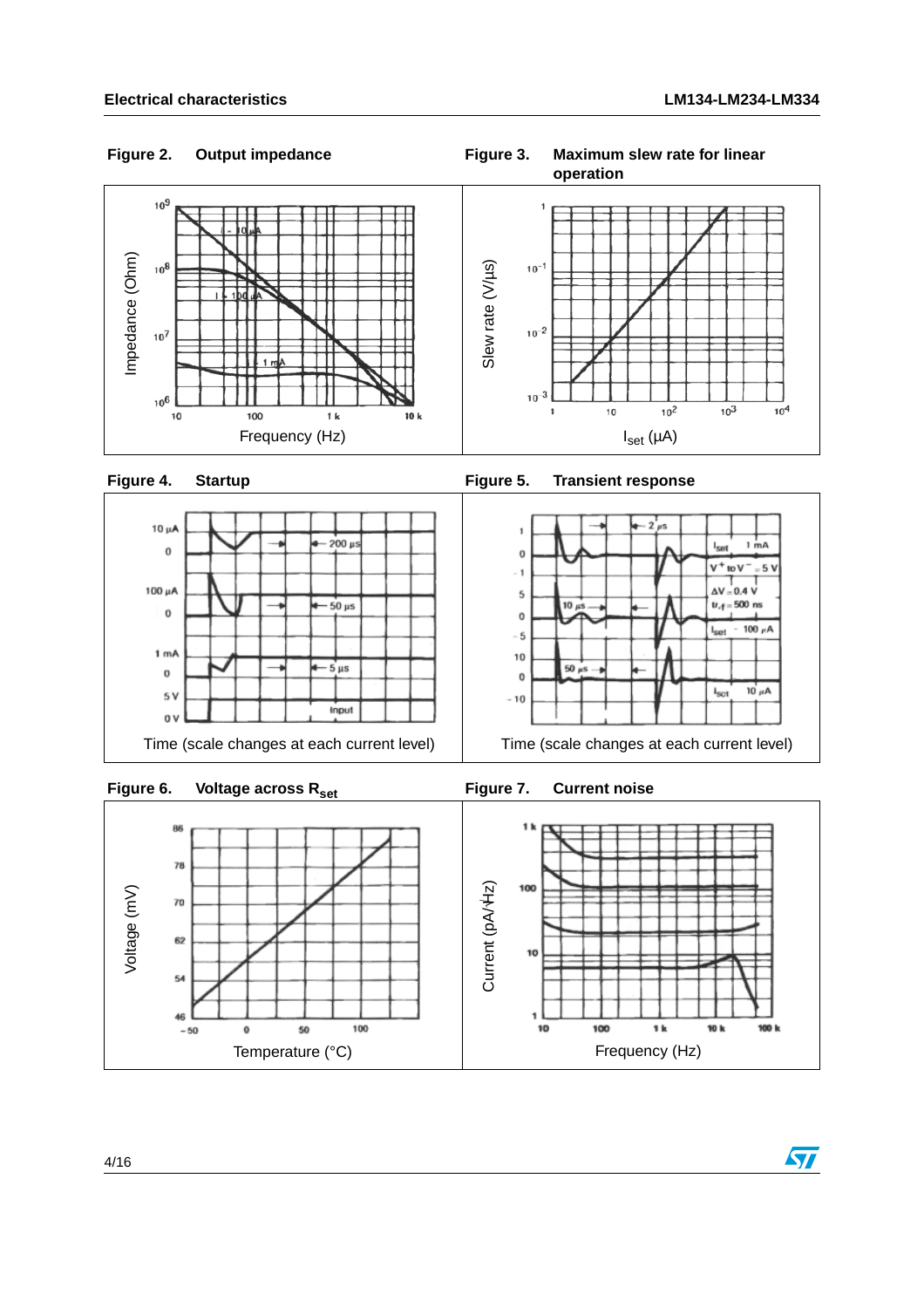

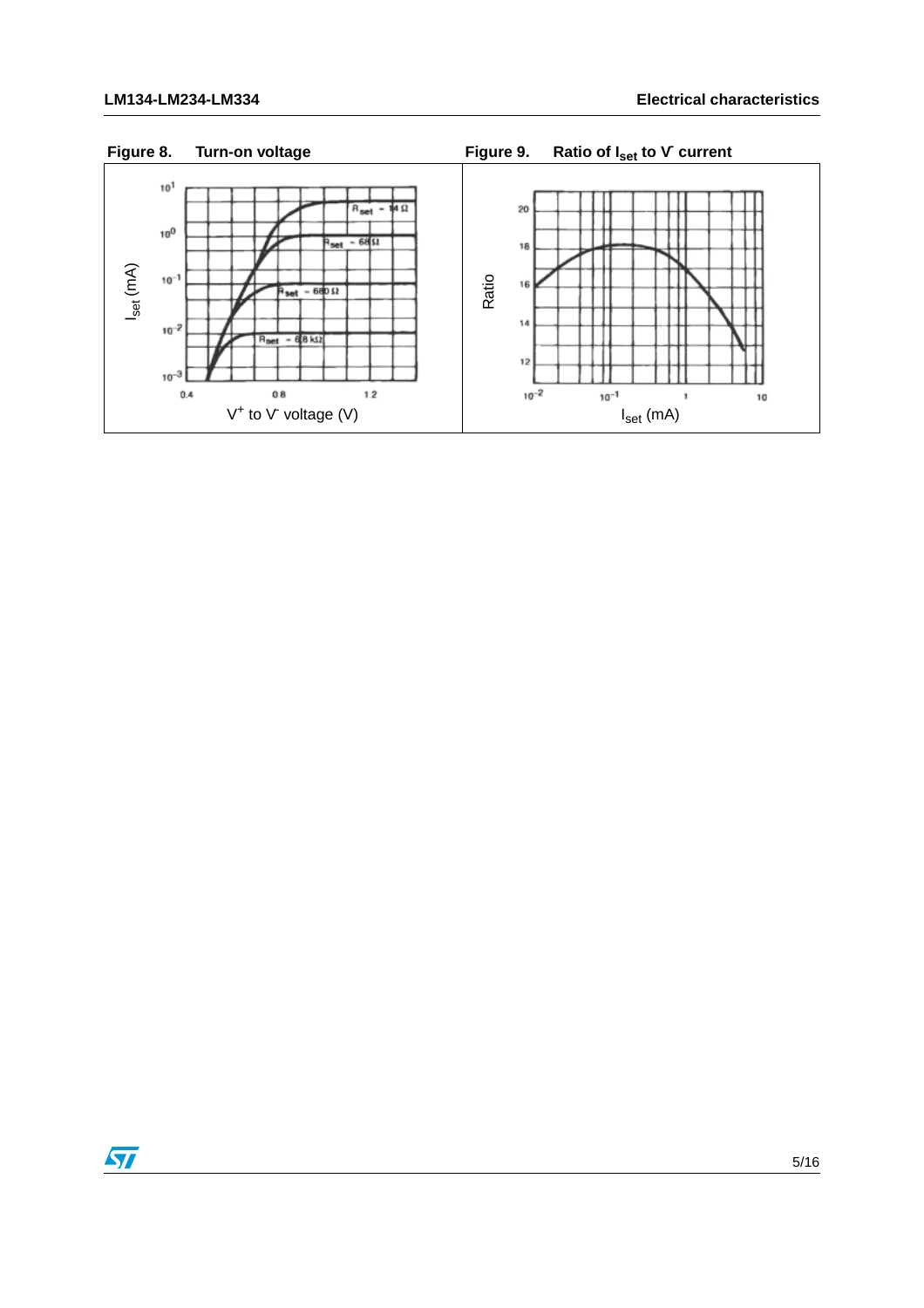## **4 Application information**

#### **4.1 Slew rate**

At slew rates above a threshold (see *[Figure 4](#page-3-0)* and *[Figure 5](#page-3-1)*), the LM134, LM234, LM334 can have a non-linear current characteristic. The slew rate at which this takes place is directly proportional to  $I_{\text{set}}$ . At  $I_{\text{set}} = 10 \mu A$ , dv/dt max. = 0.01V/ $\mu s$ ; at  $I_{\text{set}} = 1 \mu A$ , dv/dt max. = 1V/ $\mu s$ . Slew rates of more than 1V/us do not damage the circuit nor do they produce high currents.

## **4.2 Thermal effects**

Internal heating can have a significant effect on current regulation for an  $I_{\text{set}}$  above 100 $\mu$ A. For example, each increase of 1V in the voltage across the LM134 at  $I_{\text{set}} = 1 \text{mA}$  will increase the junction temperature by  $\approx 0.4$ °C (in still air). The output current (I<sub>set</sub>) has a temperature coefficient of about 0.33%/°C. Thus the change in current due to the increase in temperature will be  $(0.4)$   $(0.33) = 0.132\%$ . This is a degradation of 10 : 1 in regulation versus the true electrical effects. Thermal effects should be taken into account when d.c. regulation is critical and  $I_{\text{set}}$  is higher than 100 $\mu$ A.

### **4.3 Shunt capacitance**

In certain applications, the 15pF value for the shunt capacitance should be reduced:

- because of loading problems,
- because of limitation of output impedance of the current source in a.c. applications.

You can easily reduce the capacitance by adding a FET as shown in *[Typical applications on](#page-7-0)  [page 8](#page-7-0)*.

The value of this capacitance can be reduced by at least 3pF and regulation can be improved by an order of magnitude without any modifications of the d.c. characteristics (except for the minimum input voltage).

#### **4.4 Noise**

The current noise produced by LM134, LM234, and LM334 is about 4 times that of a transistor. If the LM134, LM234, LM334 is used as an active load for a transistor amplifier, the noise at the input will increase by about 12dB. In most cases this is acceptable, and a single amplifier can be built with a voltage gain higher than 2000.

## **4.5 Lead resistance**

The sense voltage which determines the current of the LM134, LM234, LM334 is less than 100mV. At this level, the thermocouple effects and the connection resistance should be reduced by locating the current setting resistor close to the device. Do not use sockets for the ICs. A contact resistance of 0.7 $\Omega$  is sufficient to decrease the output current by 1% at the 1mA level.

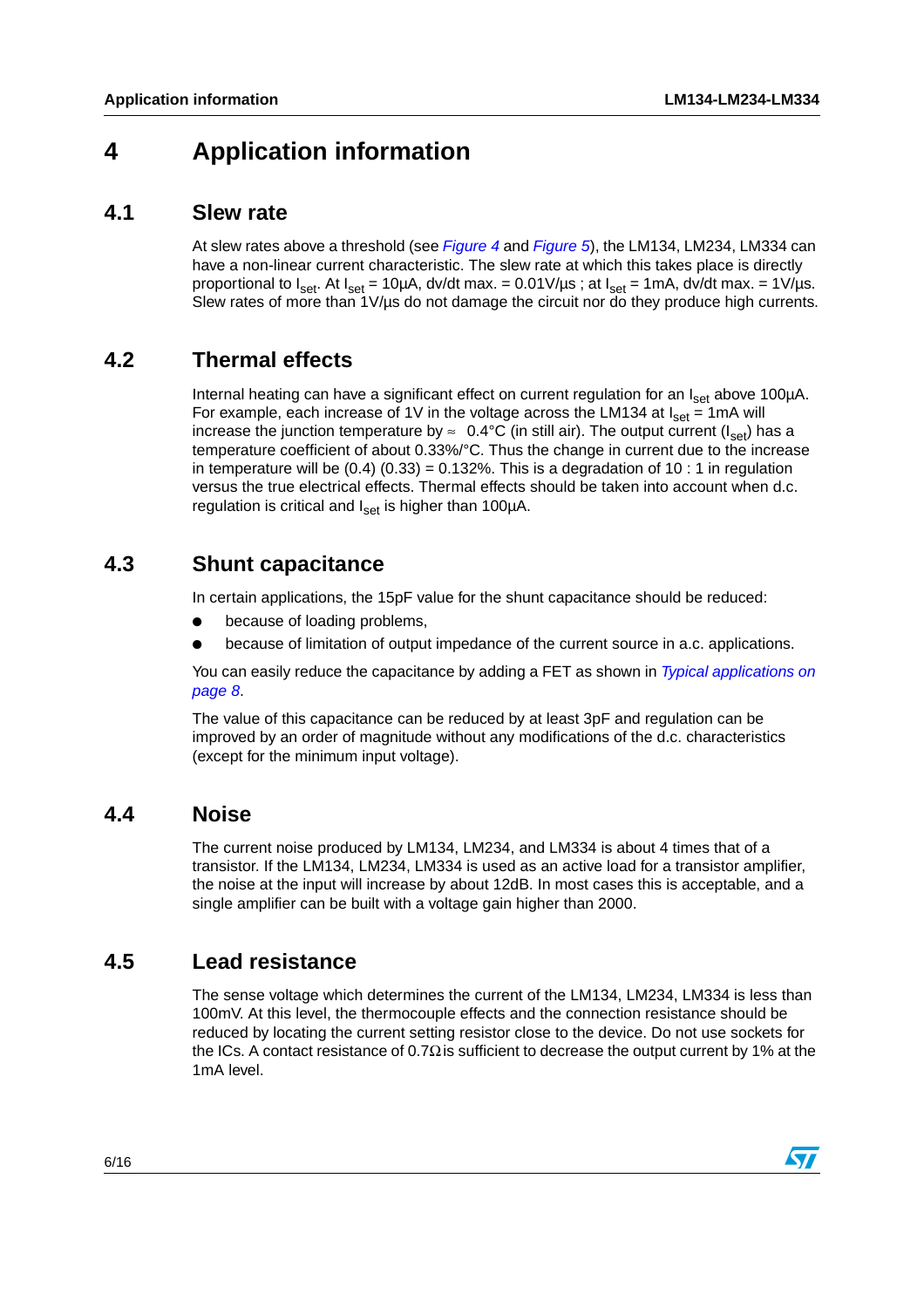### **4.6 Sensing temperature**

The LM134, LM234, LM334 are excellent remote controlled temperature sensors because their operation as current sources preserves their accuracy even in the case of long connecting wires. The output current is directly proportional to the absolute temperature in Kelvin degrees according to the following equation.

$$
I_{\text{set}} = \frac{(227\mu\text{V} / \text{°K}) (T)}{R_{\text{set}}}
$$

The calibration of the LM134, LM234, LM334 is simplified by the fact that most of the initial accuracy is due to gain limitation (slope error) and not an offset. Gain adjustment is a one point trim because the output of the device extrapolates to zero at 0°K.





This particularity of the LM134, LM234, LM334 is illustrated in the above diagram. Line abc represents the sensor current before adjustment and line a'b'c' represents the desired output. A gain adjustment provided at T2 will move the output from b to b' and will correct the slope at the same time so that the output at T1 and T3 will be correct. This gain adjustment can be carried out by means of  $R_{set}$  or the load resistor used in the circuit. After adjustment, the slope error should be less than 1%. A low temperature coefficient for  $R_{\text{set}}$  is necessary to keep this accuracy. A 33ppm/ $\degree$ C temperature drift of R<sub>set</sub> will give an error of 1% on the slope because the resistance follows the same temperature variations as the LM134, LM234, LM334.

Three wires are required to isolate  $R_{set}$  from the LM134, LM234, LM334. Since this solution is not recommended, metal-film resistors with a drift of less than 20ppm/°C are now available. Wirewound resistors can be used when very high stability is required.

 $\sqrt{}$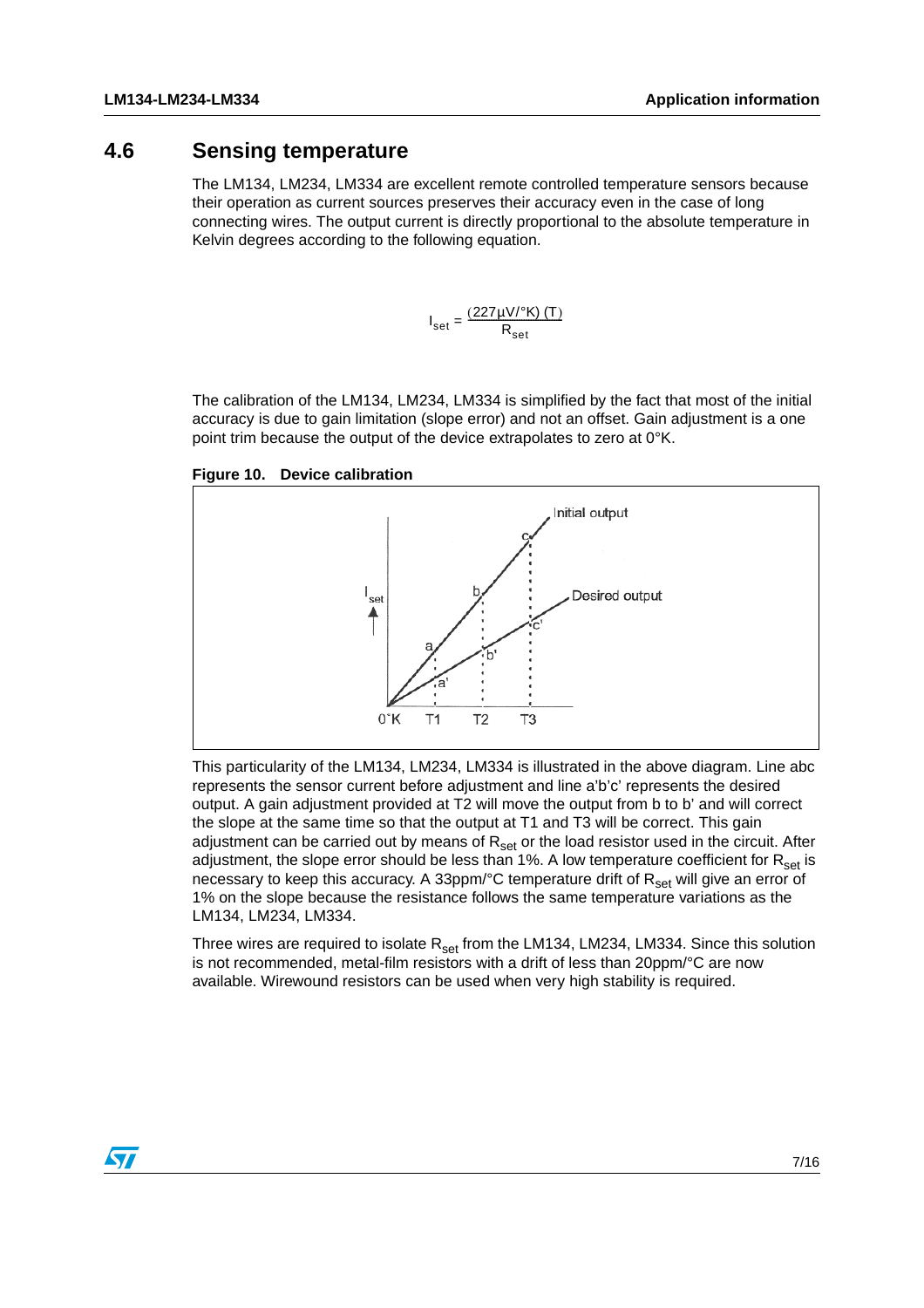$\sqrt{2}$ 

## <span id="page-7-0"></span>**Typical applications**





#### **Figure 13. Terminating remote sensor for voltage output**



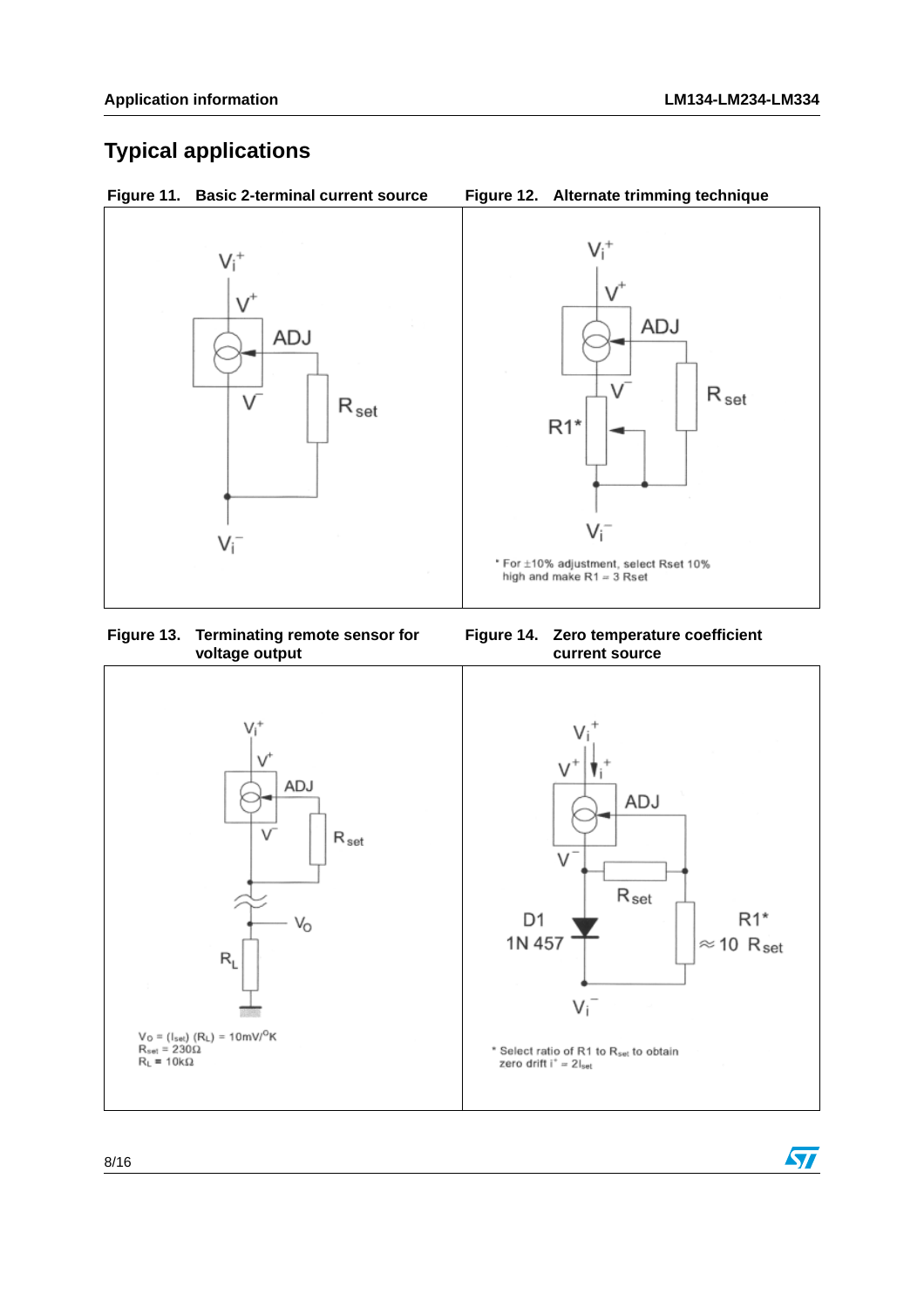

#### **Figure 15. Low output impedance thermometer**



 $\sqrt{2}$ 



**Figure 16. Low output impedance thermometer**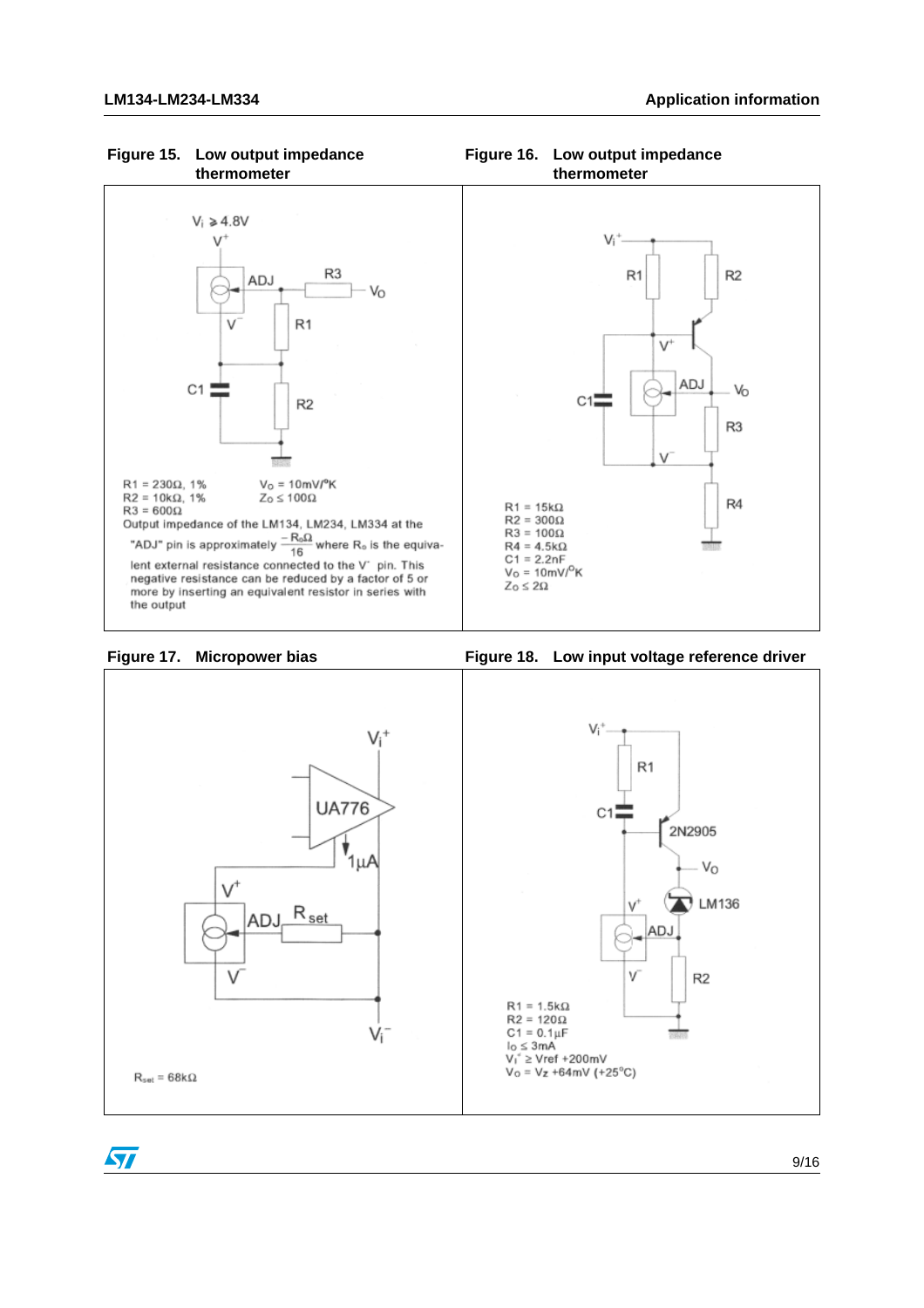





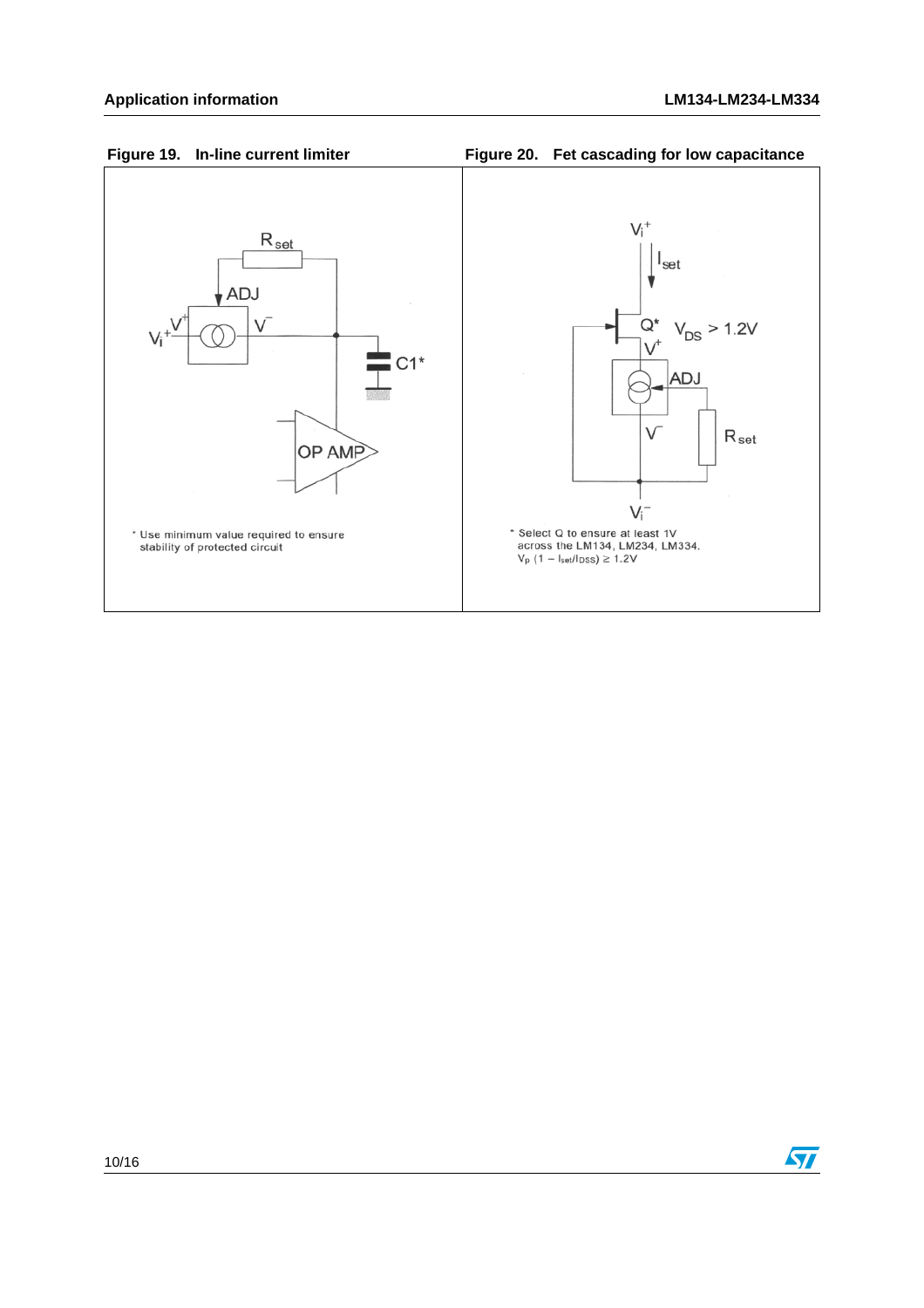## <span id="page-10-0"></span>**5 Package information**

In order to meet environmental requirements, STMicroelectronics offers these devices in ECOPACK® packages. These packages have a lead-free second level interconnect. The category of second level interconnect is marked on the package and on the inner box label, in compliance with JEDEC Standard JESD97. The maximum ratings related to soldering conditions are also marked on the inner box label. ECOPACK is an STMicroelectronics trademark. ECOPACK specifications are available at: www.st.com.

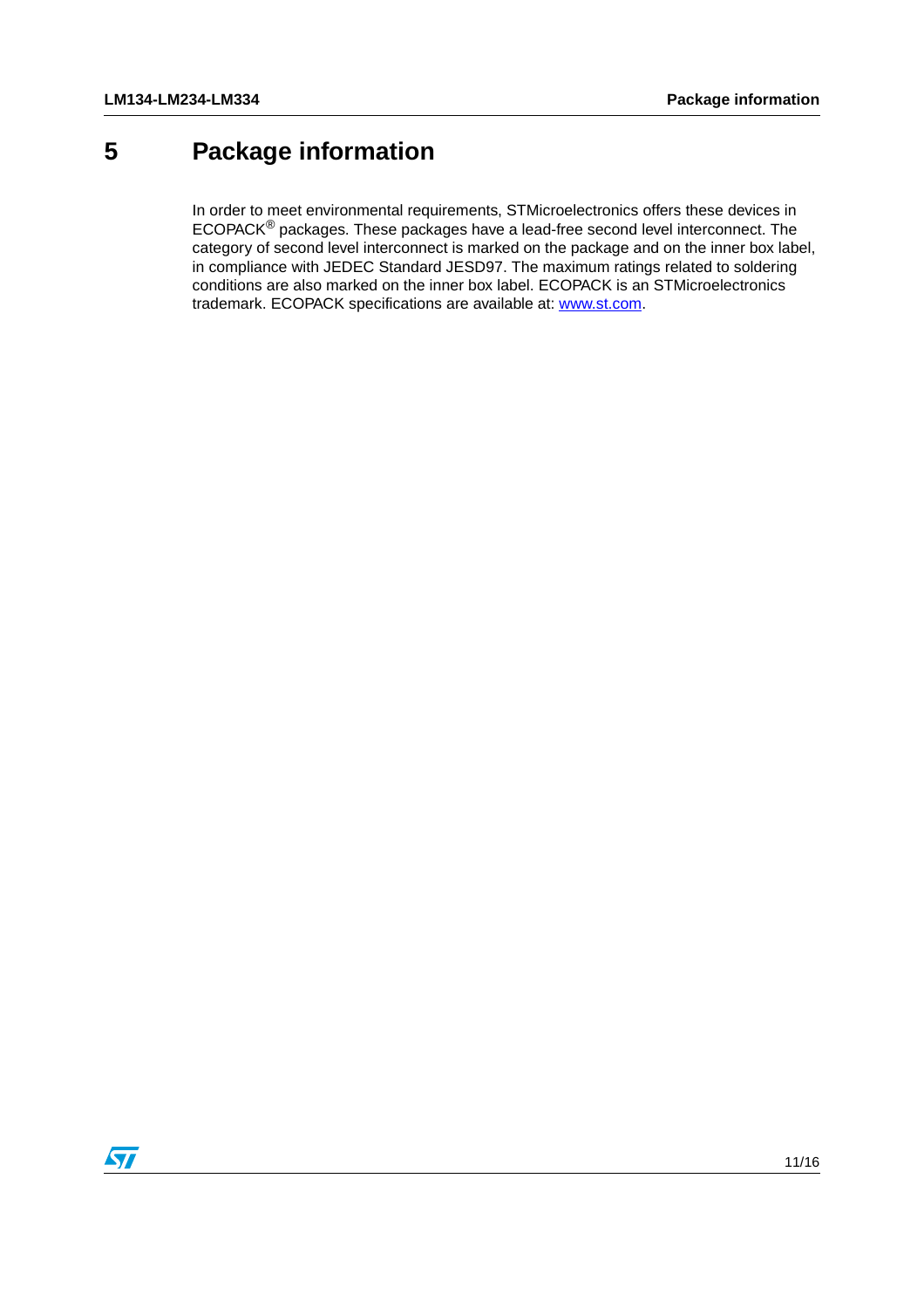## **5.1 SO-8 package mechanical data**

|                | <b>Dimensions</b> |                    |             |             |               |             |  |  |
|----------------|-------------------|--------------------|-------------|-------------|---------------|-------------|--|--|
| Ref.           |                   | <b>Millimeters</b> |             |             | <b>Inches</b> |             |  |  |
|                | Min.              | Typ.               | Max.        | Min.        | Typ.          | Max.        |  |  |
| A              |                   |                    | 1.75        |             |               | 0.069       |  |  |
| A <sub>1</sub> | 0.10              |                    | 0.25        | 0.004       |               | 0.010       |  |  |
| A2             | 1.25              |                    |             | 0.049       |               |             |  |  |
| b              | 0.28              |                    | 0.48        | 0.011       |               | 0.019       |  |  |
| C              | 0.17              |                    | 0.23        | 0.007       |               | 0.010       |  |  |
| D              | 4.80              | 4.90               | 5.00        | 0.189       | 0.193         | 0.197       |  |  |
| н              | 5.80              | 6.00               | 6.20        | 0.228       | 0.236         | 0.244       |  |  |
| E1             | 3.80              | 3.90               | 4.00        | 0.150       | 0.154         | 0.157       |  |  |
| e              |                   | 1.27               |             |             | 0.050         |             |  |  |
| h              | 0.25              |                    | 0.50        | 0.010       |               | 0.020       |  |  |
| L              | 0.40              |                    | 1.27        | 0.016       |               | 0.050       |  |  |
| k              | $1^{\circ}$       |                    | $8^{\circ}$ | $1^{\circ}$ |               | $8^{\circ}$ |  |  |
| ccc            |                   |                    | 0.10        |             |               | 0.004       |  |  |







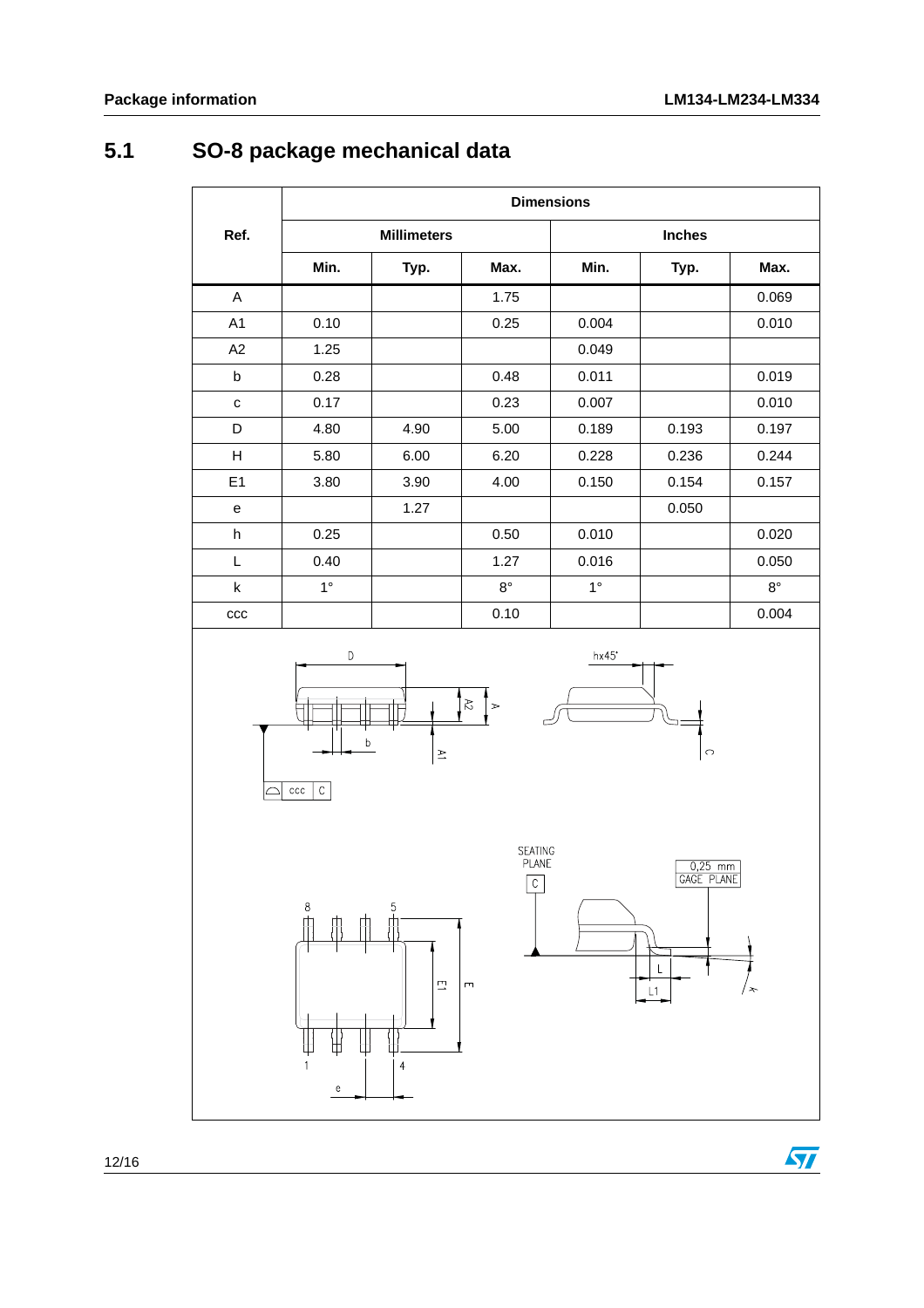## **5.2 TO-92 ammopack and tape & reel package mechanical data**



| Dim.                | <b>Millimeters</b> |                  |                | <b>Inches</b> |                  |       |  |
|---------------------|--------------------|------------------|----------------|---------------|------------------|-------|--|
|                     | Min.               | Typ.             | Max.           | Min.          | Typ.             | Max.  |  |
| <b>AL</b>           |                    |                  | 5.0            |               |                  | 0.197 |  |
| A                   |                    |                  | 5.0            |               |                  | 0.197 |  |
| T                   |                    |                  | 4.0            |               |                  | 0.157 |  |
| ${\sf d}$           |                    | 0.45             |                |               | 0.018            |       |  |
| $\vert$ 1           | 2.5                |                  |                | 0.098         |                  |       |  |
| P                   | 11.7               | 12.7             | 13.7           | 0.461         | 0.500            | 0.539 |  |
| PO                  | 12.4               | 12.7             | 13             | 0.488         | 0.500            | 0.512 |  |
| P <sub>2</sub>      | 5.95               | 6.35             | 6.75           | 0.234         | 0.250            | 0.266 |  |
| F1/F2               | 2.4                | 2.5              | 2.8            | 0.094         | 0.098            | 0.110 |  |
| $\Delta h$          | $-1$               | $\pmb{0}$        | $\overline{1}$ | $-0.039$      | $\boldsymbol{0}$ | 0.039 |  |
| $\Delta \mathsf{P}$ | $-1$               | 0                | 1              | $-0.039$      | $\pmb{0}$        | 0.039 |  |
| W                   | 17.5               | 18.0             | 19.0           | 0.689         | 0.709            | 0.748 |  |
| W <sub>0</sub>      | 5.7                | 6                | 6.3            | 0.224         | 0.236            | 0.248 |  |
| W <sub>1</sub>      | 8.5                | $\boldsymbol{9}$ | 9.75           | 0.335         | 0.354            | 0.384 |  |
| W <sub>2</sub>      |                    |                  | 0.5            |               |                  | 0.020 |  |
| H                   |                    |                  | 20             |               |                  | 0.787 |  |
| H <sub>0</sub>      | 15.5               | 16               | 16.5           | 0.610         | 0.630            | 0.650 |  |
| H1                  |                    |                  | 25             |               |                  | 0.984 |  |
| DO                  | 3.8                | 4.0              | 4.2            | 0.150         | 0.157            | 0.165 |  |
| L1                  |                    |                  | 11             |               |                  | 0.433 |  |

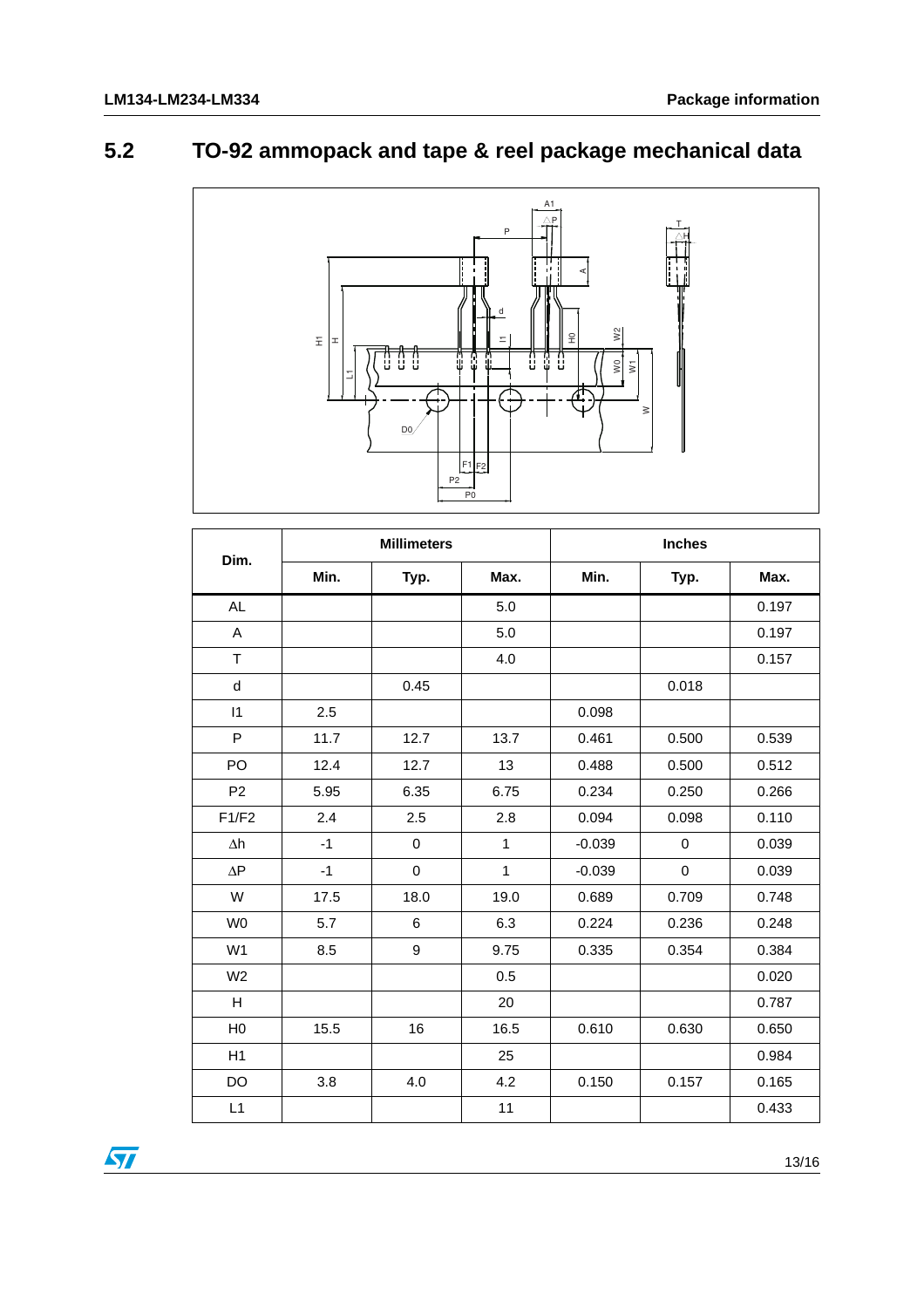# **5.3 TO-92 bulk package mechanical data**



| Dim.           | <b>Millimeters</b> |      |       | <b>Inches</b> |        |        |
|----------------|--------------------|------|-------|---------------|--------|--------|
|                | Min.               | Typ. | Max.  | Min.          | Typ.   | Max.   |
|                |                    | 1.27 |       |               | 0.05   |        |
| B              | 3.2                | 3.7  | 4.2   | 0.126         | 0.1457 | 0.1654 |
| O <sub>1</sub> | 4.45               | 5.00 | 5.2   | 0.1752        | 0.1969 | 0.2047 |
| C              | 4.58               | 5.03 | 5.33  | 0.1803        | 0.198  | 0.2098 |
| K              | 12.7               |      |       | 0.5           |        |        |
| O <sub>2</sub> | 0.407              | 0.5  | 0.508 | 0.016         | 0.0197 | 0.02   |
| a              | 0.35               |      |       | 0.0138        |        |        |

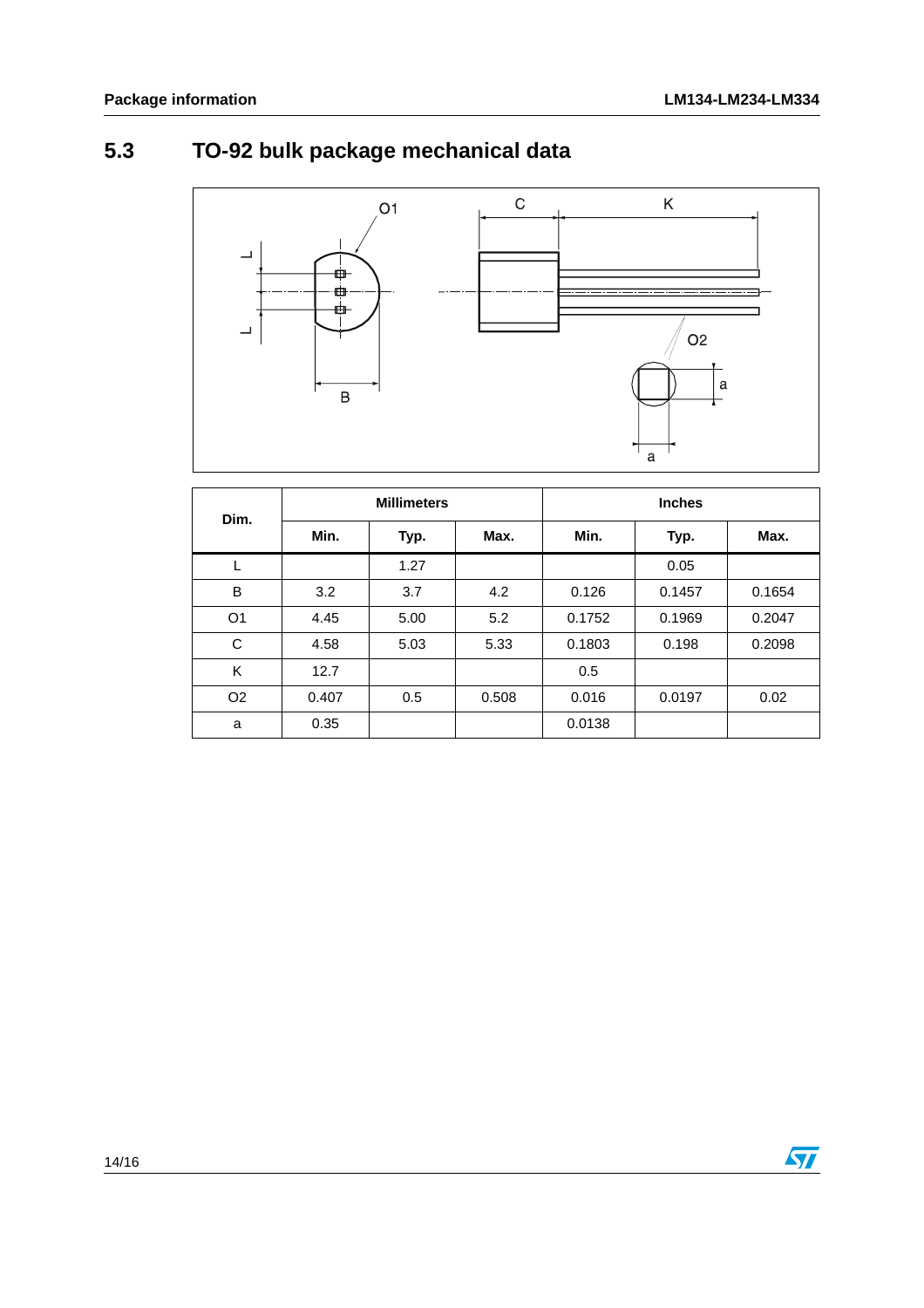# **6 Ordering information**

| rapie s.<br>Orger coges                                    |                                        |                                                |                                       |                |  |  |
|------------------------------------------------------------|----------------------------------------|------------------------------------------------|---------------------------------------|----------------|--|--|
| Part number                                                | <b>Temperature</b><br>Package<br>range |                                                | <b>Packing</b>                        | <b>Marking</b> |  |  |
| $SO-8$<br>LM134D/DT<br>$-55^{\circ}$ C to $+125^{\circ}$ C |                                        |                                                | Tube or<br>Tape & reel                | LM134          |  |  |
| LM134Z/ZT/AP                                               | $-55^{\circ}$ C to $+125^{\circ}$ C    | TO-92                                          | Bulk or<br>Tape & reel or<br>Ammopack | LM134          |  |  |
| LM234D/DT                                                  | $-25^{\circ}$ C to $+100^{\circ}$ C    | $SO-8$                                         | Tube or<br>Tape & reel                | LM234          |  |  |
| LM234Z/ZT/AP                                               | $-24^{\circ}$ C to $+100^{\circ}$ C    | Bulk or<br>Tape & reel or<br>TO-92<br>Ammopack |                                       | LM234          |  |  |
| LM334D/DT<br>$-0$ °C to $+70$ °C<br>$SO-8$                 |                                        | Tube or<br>Tape & reel                         | LM334                                 |                |  |  |
| LM334Z/ZT/AP                                               | $-0$ °C to $+70$ °C                    | TO-92                                          | Bulk or<br>Tape & reel or<br>Ammopack | LM334          |  |  |
| LM334AD/ADT                                                | $-0^{\circ}$ C to $+70^{\circ}$ C      | $SO-8$                                         | Tube or<br>Tape & reel                | <b>LM334A</b>  |  |  |
| $-0$ °C to $+70$ °C<br>LM334AZ/AZT/AAP                     |                                        | TO-92                                          | Bulk or<br>Tape & reel or<br>Ammopack | LM334A         |  |  |

#### <span id="page-14-0"></span>Table 3 **Table 3. Order codes**

# **7 Revision history**

| Date        | <b>Revision</b> | <b>Changes</b>                                                                                                                                                                              |
|-------------|-----------------|---------------------------------------------------------------------------------------------------------------------------------------------------------------------------------------------|
| 2-May-2003  |                 | Initial release.                                                                                                                                                                            |
| 28-Oct-2005 | 2               | Internal revision.                                                                                                                                                                          |
| 29-May-2007 | 3               | Corrected error in pinout diagram for TO-92 package on cover page<br>(it is a bottom view, not a top view).<br>Updated Section 5: Package information and expanded Table 3:<br>Order codes. |